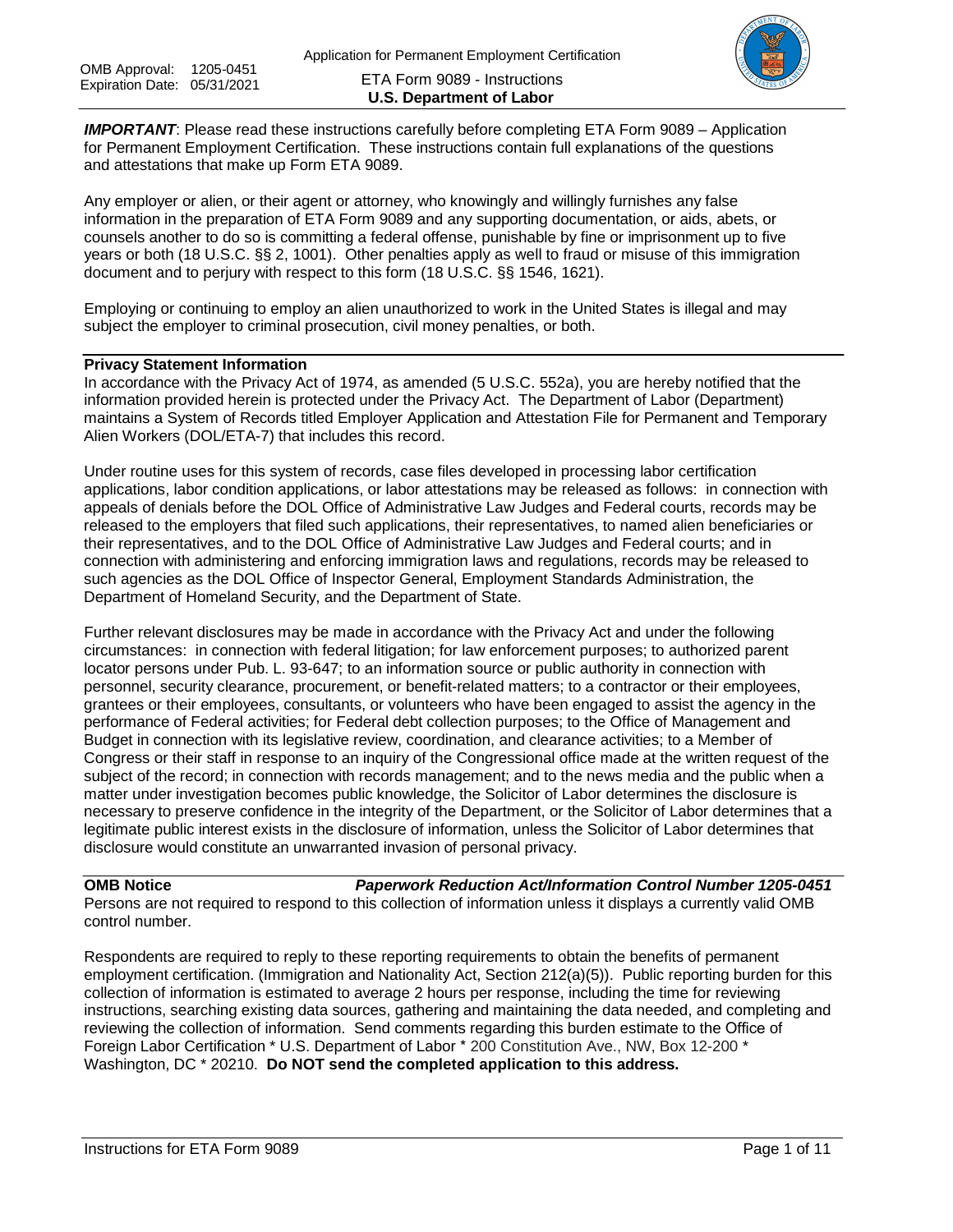

# **Regulatory Information**

The permanent labor certification program is governed by the Immigration and Nationality Act, 8 U.S.C. 1101 et seq. and 20 CFR part 656. This regulation can be found at

[http://workforcesecurity.doleta.gov/foreign/perm.asp.](http://workforcesecurity.doleta.gov/foreign/perm.asp) Employers applying for labor certification must comply with all regulatory and statutory requirements.

# **How to File**

#### **A. Who May File:**

An employer who desires to apply for a labor certification, for occupations other than sports, on behalf of an alien must file Form ETA 9089.

### **B. How/Where to File**

- 1. For all occupations other than Schedule A and Sheepherders, ETA Form 9089 must be submitted to the Department of Labor for processing in one of two ways:
	- Online. Employers can complete and submit their permanent applications online at the following web address: [http://www.plc.doleta.gov.](http://www.plc.doleta.gov/)
	- Mail. Applications can be mailed to the DOL Application Processing Center serving the state where the job will be located. Addresses and a downloadable form and instructions can be found at the following web address: [http://workforcesecurity.doleta.gov/foreign/.](http://workforcesecurity.doleta.gov/foreign/)
- 2. Applications for Sheepherders and Schedule A occupations are granted or denied by the United States Citizenship and Immigration Service (USCIS). All applications for Sheepherders and Schedule A labor certifications must be mailed to the USCIS service center serving the state where the job will be located. Addresses can be found at: [http://www.uscis.gov](http://www.uscis.gov/)
- 3. All application information (a copy of certified Form ETA 9089, recruitment information, re-filing information (if applicable), etc…) must be retained by the employer or their attorney/agent for five years from the date of filing the *Application for Permanent Employment Certification*.

#### **Section A Refiling Instructions**

Employers that filed applications under the previous regulations (Form ETA 750) may, if the employer has not yet commenced the recruitment process by having a State Workforce Agency file a job order, refile applications under the current regulations (ETA Form 9089) without loss of the previous filing date by the following process:

The application must be for the identical job opportunity filed under the previous regulations, and the employer must comply with all of the filing and recruiting requirements of the current regulation.

The employer must withdraw the case involving the identical job opportunity under the previous regulations and refile under the current regulations. Withdrawal instructions can be found at <http://workforcesecurity.doleta.gov/foreign/>

- 1. If this application was previously submitted under the former permanent application process (Form ETA-750), select *Yes* to keep your original priority date. Otherwise, select *No*.
- 1-A. Enter the date you filed the application under the former permanent application process (Form ETA 750). Enter the date in *mm/dd/yyyy* format.
- 1-B. Enter the case number assigned by the SWA or local office to the application you submitted under the former permanent application process (Form ETA 750).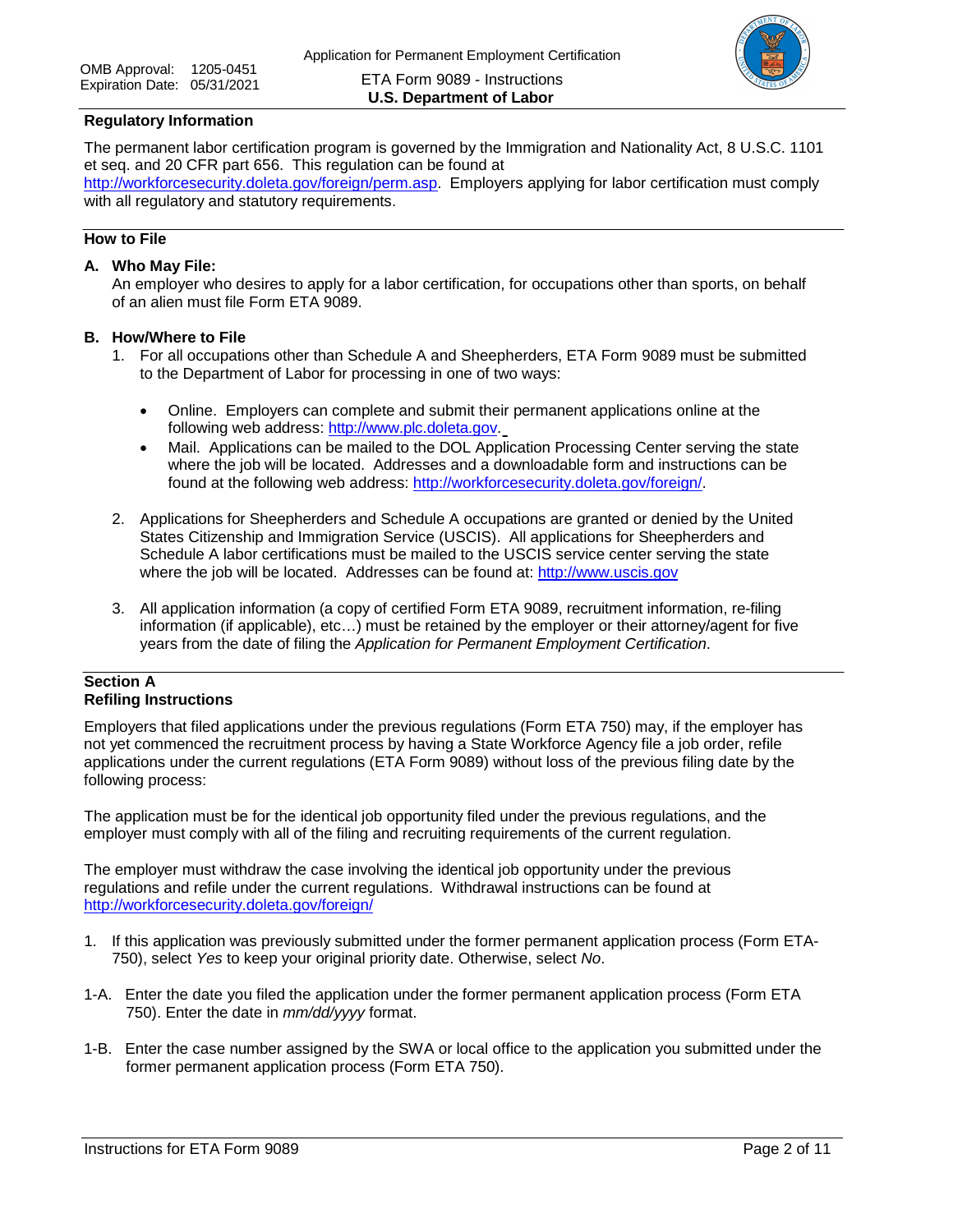

# **Section B**

# **Schedule A or Sheepherder Information**

1. Select *Yes* or *No*. If *Yes*, do not send the application to the Department of Labor. All applications in support of Schedule A or Sheepherder Occupations must be sent directly to the appropriate Department of Homeland Security (DHS) office. Consult the DHS website (http://uscis.gov) or the blue pages in your local phone directory for the address of the DHS office that serves the area where the alien will work.

# **Section C**

### **Employer Information (Headquarters or Main Office)**

- 1. Enter the full legal name of the business, firm, or organization, or, if an individual, enter the name used on legal documents.
- 2. Enter the address of the employer's principal place of business. This should be the address of the headquarters or main office.
- 3. Enter the city, state or province, country and postal code of the principal place of business.
- 4. Enter the phone number, country or area code first, and extension (if applicable) of the employer.
- 5. Enter the total number of employees currently employed by the employer.
- 6. Enter the year the employer commenced business or incorporated. If the employer is a private household employing a household domestic worker, this question may be skipped.
- 7. Enter the employer's nine-digit Federal Employer Identification Number (EIN), which is assigned by the Internal Revenue Service.
- 8. Enter the North American Industry Classification System (NAICS) code. This is a six-digit number. If you do not know the NAICS code, you can search for the correct code at [http://www.naics.com/search.htm.](http://www.naics.com/search.htm)
- 9. Select *Yes* or *No*. Closely Held Corporations are corporations that have relatively few shareholders and whose shares are not generally traded in the securities market.

#### **Section D Employer Contact Information**

This information must be different than the agent or attorney information entered in Section E. The person listed in this section may be contacted for authentication of the application.

- 1. Enter the full legal name of the employer's point of contact.
- 2. Enter the business address of the employer's point of contact. P.O. Boxes are not acceptable.
- 3. Enter the city, state or province, country, and postal code of the employer's point of contact.
- 4. Enter the phone number, country or area code first, and extension (if applicable) of the employer's point of contact.
- 5. Enter the full business e-mail address of the employer's point of contact.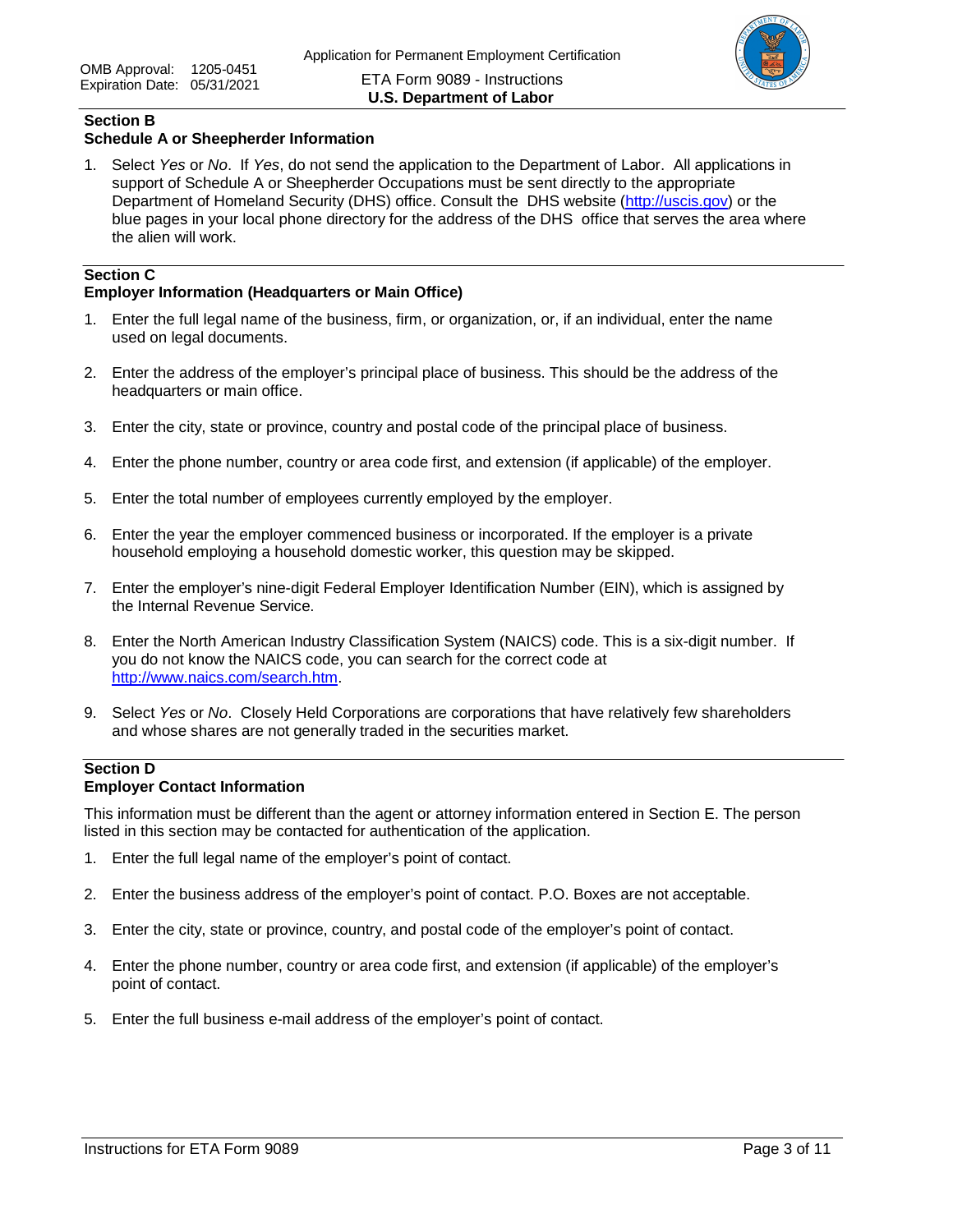

#### **Section E Agent or Attorney Information**

This information must be different than the employer contact information entered in Section D.

- 1. Enter the full legal name of the agent or attorney designated to act on behalf of the employer for this application.
- 2. Enter the name of the company or law firm that employs the agent or attorney.
- 3. Enter the nine-digit Federal Employer Identification Number (EIN) assigned to the agent or attorney's company or law firm by the IRS.
- 4. Enter the phone number, country or area code first, and the extension (if applicable) of the agent or attorney.
- 5. Enter the complete mailing address of the agent or attorney.
- 6. Enter the city, state or province, country and postal code of the agent or attorney.
- 7. Enter the full business e-mail address of the agent or attorney.

# **Section F**

### **Prevailing Wage Information**

Before you can complete this section of the form, you must secure a Prevailing Wage Determination (PWD) from the State Workforce Agency (SWA) responsible for the state in which the work will be performed. A listing of SWAs and their contact information can be found at: <http://workforcesecurity.doleta.gov/map.asp>

- 1. Enter the prevailing wage tracking number assigned by the SWA. This field is optional as not all states assign a code.
- 2. Enter the Standard Occupational Classification (SOC) code (or O\*NET/OES extension) specific to the occupation listed in the prevailing wage determination request. Further information concerning SOC codes can be found at: <http://ows.doleta.gov/foreign/>
- 3. Enter the occupational title associated with the SOC/O\*NET(OES) code as determined by the SWA.
- 4. Enter the skill level of the job subject to this application as determined by the SWA.
- 5. Enter the prevailing wage rate for the job as assigned by the SWA in the PWD. Select whether the offered wage is in terms of hour, week, bi-weekly, month, or year.
- 6. Identify the source of the prevailing wage from among the following: Occupational Employment Statistics (OES), Collective Bargaining Agreement (CBA), Employer Conducted Survey, Davis-Bacon Act (DBA), McNamara-O'Hara Service Contract Act (SCA), or Other.
- 6-A. If *Other* is identified for question 6, enter the name of the prevailing wage source as determined by the SWA.
- 7. Enter the date the prevailing wage was issued by the appropriate SWA. Enter the date in *mm/dd/yyyy* format.
- 8. Enter the expiration date of the validity period of the PWD received from the appropriate SWA. Enter the date in *mm/dd/yyyy* format.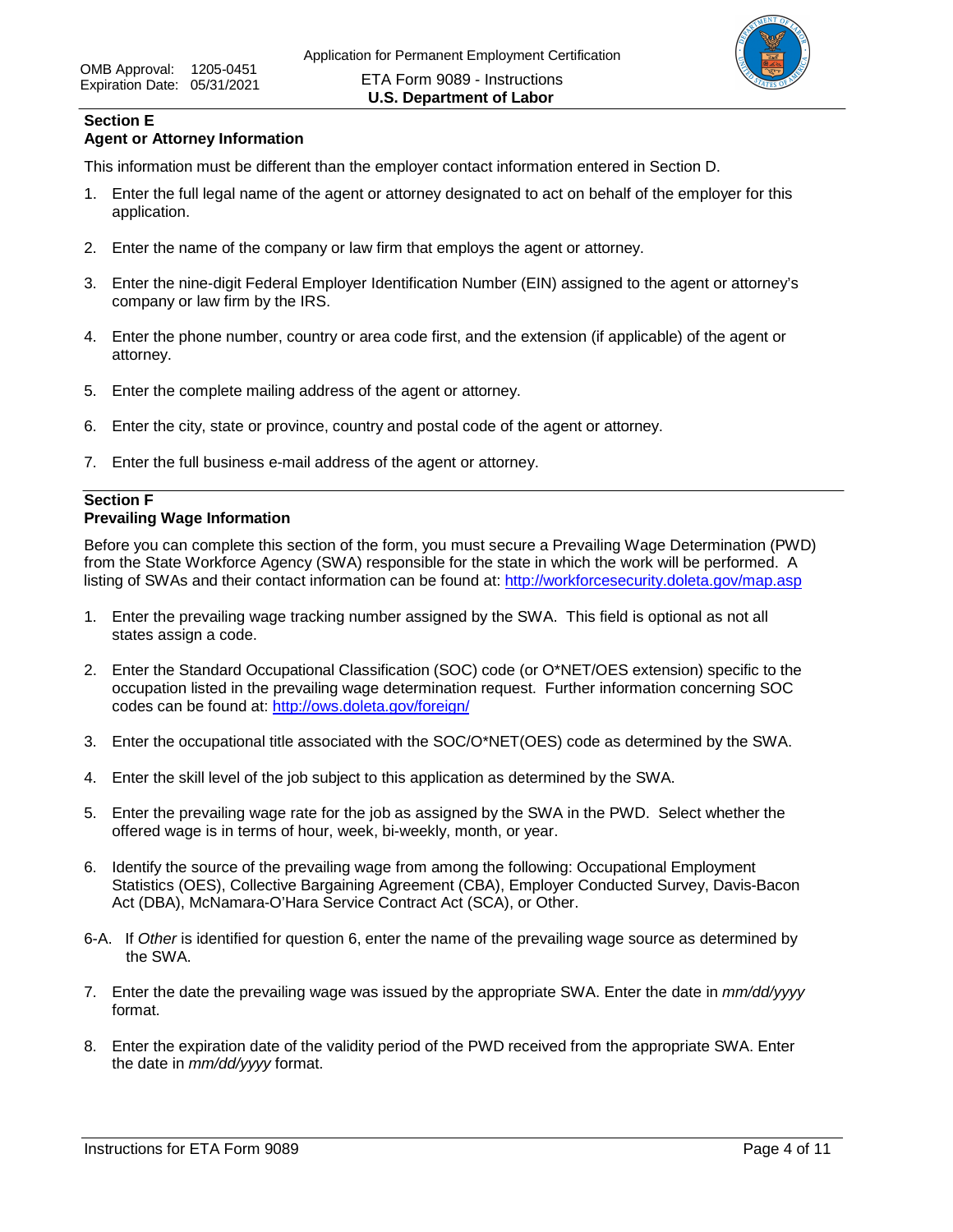

# **Section G Wage Offer Information**

1. Enter the wage rate to be paid to the employee. If the wage offer is expressed as a range, enter the bottom of the wage range to be paid in the From section and enter the top of the wage range to be paid in the optional To section.

Identify whether the wage rate to be paid is in terms of per hour, week, bi-weekly, month, or year (you may only select one).

#### **Section H Job Opportunity Information**

- 1. Enter the full address of the primary site or location where the work will actually be performed.
- 2. Enter the city, state, and postal code of the primary site or location where the work will actually be performed.
- 3. Enter the common name or payroll title of the job being offered.
- 4. Select the minimum level of education required to adequately perform the duties of the job being offered.
- 4-A. If *Other* was selected for question 4, identify the education required. Examples are MD and JD.
- 4-B. Enter the major field of study required in reference to Question 4. Skip this question if the answer to question 4 is *None or High School*.
- 5. Select *Yes* or *No* to identify whether or not training is required for the job. Do not duplicate the time requirements. For example, time required in training should not also be listed in education or experience. Do not include restrictive requirements that are not actual business necessities for performance of the job and that would limit consideration of other qualified U.S. workers.
- 5-A. If the answer to question 5 is *Yes*, enter the number of months of training that is required.
- 5-B. If the answer to question 5 is *Yes*, enter the field of training that is required for the job offered.
- 6. Select *Yes* or *No* to identify whether experience in the job offered is a requirement.
- 6-A. If the answer to question 6 is *Yes*, enter the number of months experience that are required for the job.
- 7. Select *Yes* or *No* to indicate if an alternate field of study is acceptable. This field of study is alternate to the major field of study indicated in question 4-B.
- 7-A. If the answer to question 7 is *Yes*, enter the alternate field of study that is acceptable for the job offered.
- 8. Select *Yes* or *No* to indicate if there is an alternate combination of education and experience in the job offered that will be accepted in lieu of the minimum education requirement identified in question 4 of this section. For example, if the requirement is bachelors + 2 years experience but the employer will accept a masters + 1 year experience, an alternate combination of education and experience exists.
- 8-A. If the answer to question 8 is *Yes*, select the alternate level of education that is acceptable in combination with the number of months of experience specified in question 8-C.
- 8-B. If the answer to question 8-A is *Other*, enter the alternate level of education that is acceptable.
- 8-C. If the answer to question 8 is *Yes*, enter the number of months of experience in the job offered that is acceptable in combination with the level of education specified in question 8-A.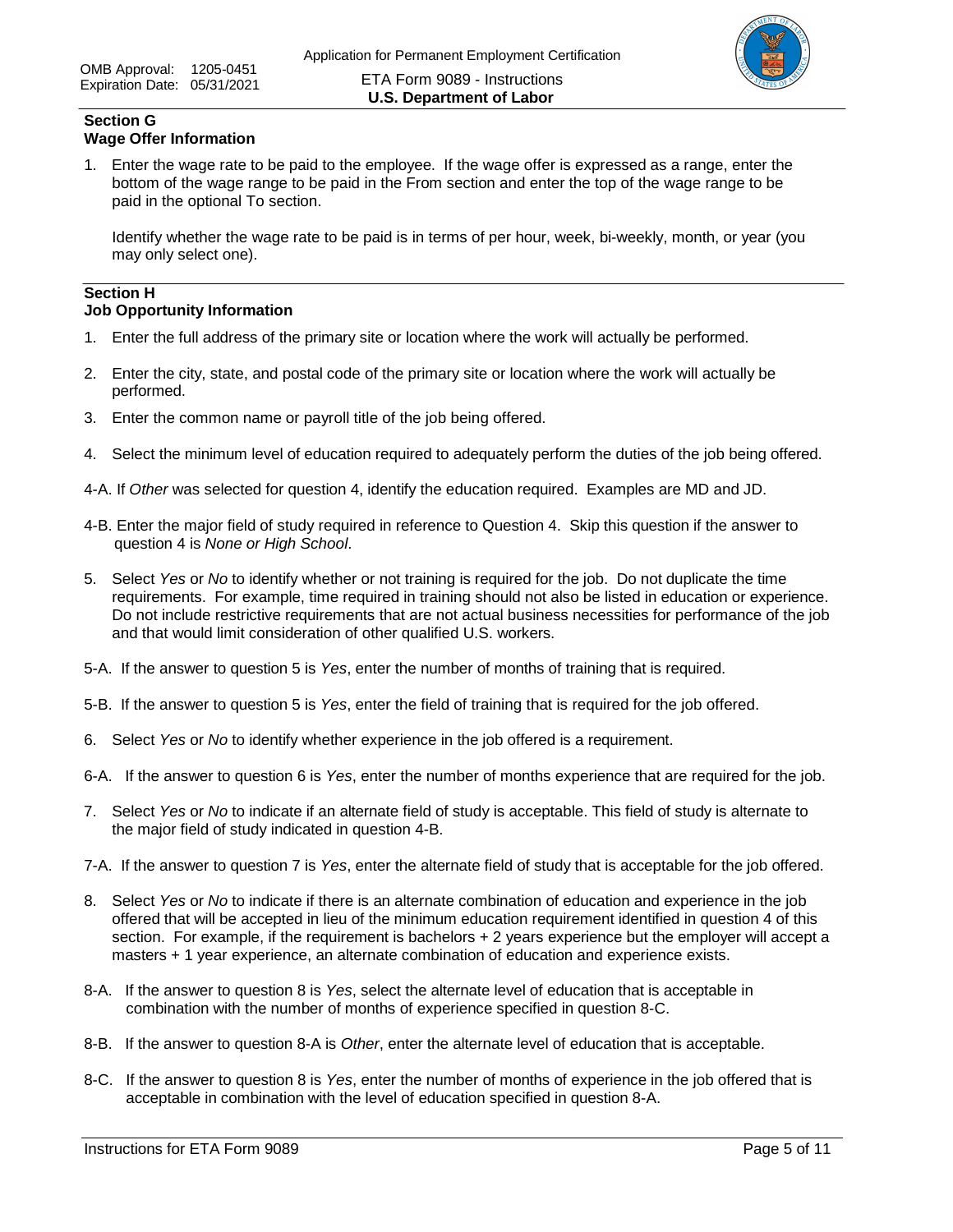

#### **Section H Continued**

- 9. Select *Yes* or *No* to indicate if a foreign educational equivalent is acceptable.
- 10. Select *Yes* or *No* to indicate if experience in an alternate occupation is acceptable.
- 10-A. If the answer to question 10 is *Yes*, enter the number of months of experience in the alternate occupation that is required for the job offered.
- 10-B. If the answer to question 10 is Yes, enter the alternate occupation that is acceptable for the job offered.
- 11. Describe the job duties. Detail what would be performed by any worker filling the job. Specify equipment used and pertinent working conditions.
- 12. Select *Yes* or *No* to indicate if the job opportunity's requirements as specified in questions H-4 to H-11 are normal for the occupation being offered. If the answer to this question is No, the employer must be prepared to provide documentation demonstrating that the job requirements are supported by business necessity.
- 13. Select *Yes* or *No* to indicate if knowledge of a foreign language is required to perform the job duties. If the answer to this question is *Yes*, the employer must be prepared to provide documentation demonstrating that the language requirements are supported by business necessity.
- 14. Enter the job related requirements. Examples are shorthand and typing speeds, specific foreign language proficiency, and test results. The employer must be prepared to document business necessity for a foreign language requirement.
- 15. Select *Yes* or *No* to identify whether or not the job includes a combination of occupations. For example, engineer-pilot.
- 16. Select *Yes* or *No* to indicate if the position identified in this application is being offered to the alien identified in Section J.
- 17. Select *Yes* or *No* to indicate if the job requires the alien to live on the employer's premises.
- 18. Select *Yes* or *No* to identify whether the application is for a live-in domestic service worker. Domestic service workers refer to "private household workers." The domestic service must be performed in or about the private home of the employer whether that home is a fixed place of abode or a temporary dwelling as in the case of an individual or family traveling on vacation. A separate and distinct dwelling maintained by an individual or a family in an apartment house, condominium, or hotel may constitute a private home.
- 18-A. If the answer to question 18 is *Yes*, select whether the employer and the alien have executed an employment contract and the employer has provided a copy of the contract to the alien. Select *NA (not applicable)* if the answer to question 18 is *No.*

#### **Section I Recruitment Information**

- 1. Select *Yes* or *No*. Professional Occupations are defined as occupations for which the attainment of a bachelor's or higher degree is a usual education requirement for the occupation. *For the purpose of this question, Professional Occupations do not include college or university teachers.* If the answer to this question is *Yes*, you must complete questions 6 – 22 of this section.
- 2. Select *Yes* or *No to* identify whether or not the application is for a college or university teacher. If the answer to this question is *Yes*, you must answer questions 2-A and 2-B.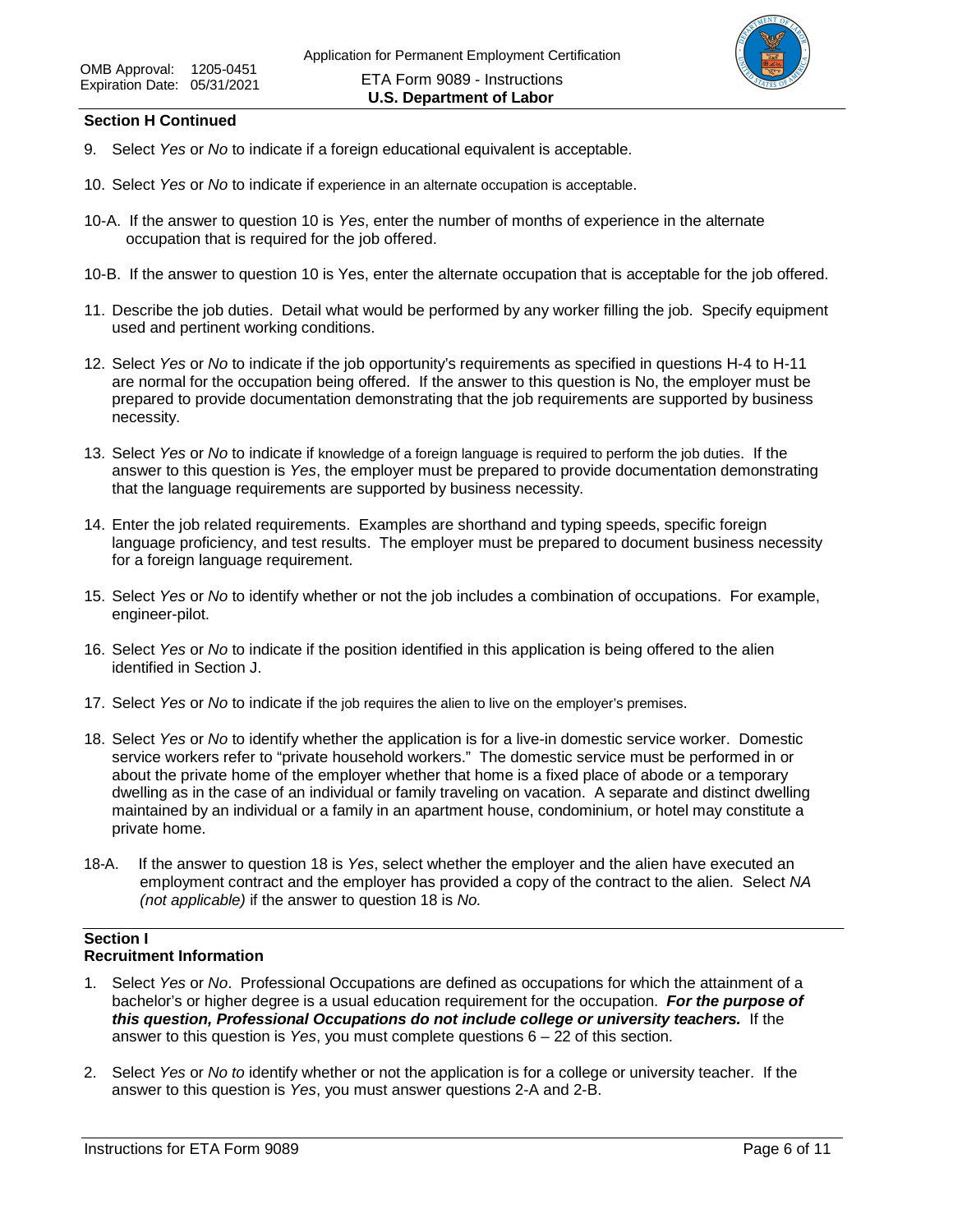

### **Section I Continued**

- 2-A. Select *Yes* or *No* to indicate if you selected the candidate using a competitive recruitment and selection process. If the answer to this question is *Yes*, you must complete questions 3 – 5 of this section. In the event of an audit, the employer will be required to provide documentation as defined by 20 CFR 656.18.
- 2-B. Select *Yes* or *No* to indicate if you used the basic recruitment process for professional occupations. If the answer to this question is *Yes*, you must complete questions 6 – 22 of this section.

### *Complete Questions 3 – 5 only if the answer to Section I/Question a.2-A is Yes*

- 3. Enter the date the alien was selected using the competitive recruitment and selection process. Enter the date in *mm/dd/*yyyy format.
- 4. Enter the name and date of the national professional journal in which the advertisement was placed.
- 5. Enter additional recruitment information. You may add an attachment if more space is necessary.

#### *Complete Questions 6 – 12 unless your answer to Section B/Question 1 is Yes OR your answer to Section I/Question a.2-A is Yes.*

- 6. Enter the start date for the State Workforce Agency job order. Enter the date in *mm/dd/*yyyy format.
- 7. Enter the end date for the State Workforce Agency job order. Enter the date in *mm/dd/*yyyy format.
- 8. Select *Yes* or *No* to indicate if there is a Sunday edition of the newspaper in the area of intended employment.
- 9. Enter the name of the newspaper (of general circulation) in which the first advertisement was placed.
- 10. Enter the date of the first advertisement identified in question 9. Enter the date in *mm/dd/*yyyy format.
- 11. Enter the name of the newspaper or professional journal in which the second advertisement (if applicable) was placed. Also, select a checkbox to indicate whether the ad ran in a Newspaper or Journal.
- 12. Enter the date of the second newspaper advertisement or date of publication of journal identified in question 11. Enter the date in *mm/dd/*yyyy format.

*If the answer to Section I/Questions a.1 or a.2-B is Yes, at least 3 of the items in this section must be completed.* For questions 13-22, enter the dates in *mm/dd/*yyyy format.

- 13. Enter the dates advertised at a job fair (if applicable).
- 14. Enter the dates of on-campus recruiting (if applicable).
- 15. Enter the dates advertised on the employer's website (if applicable).
- 16. Enter the dates advertised with a trade or professional organization (if applicable).
- 17. Enter the dates listed with a job search website (if applicable).
- 18. Enter the dates listed with a private employment firm (if applicable).
- 19. Enter the dates advertised with an employee referral program (if applicable).
- 20. Enter the dates advertised with a campus placement office (if applicable).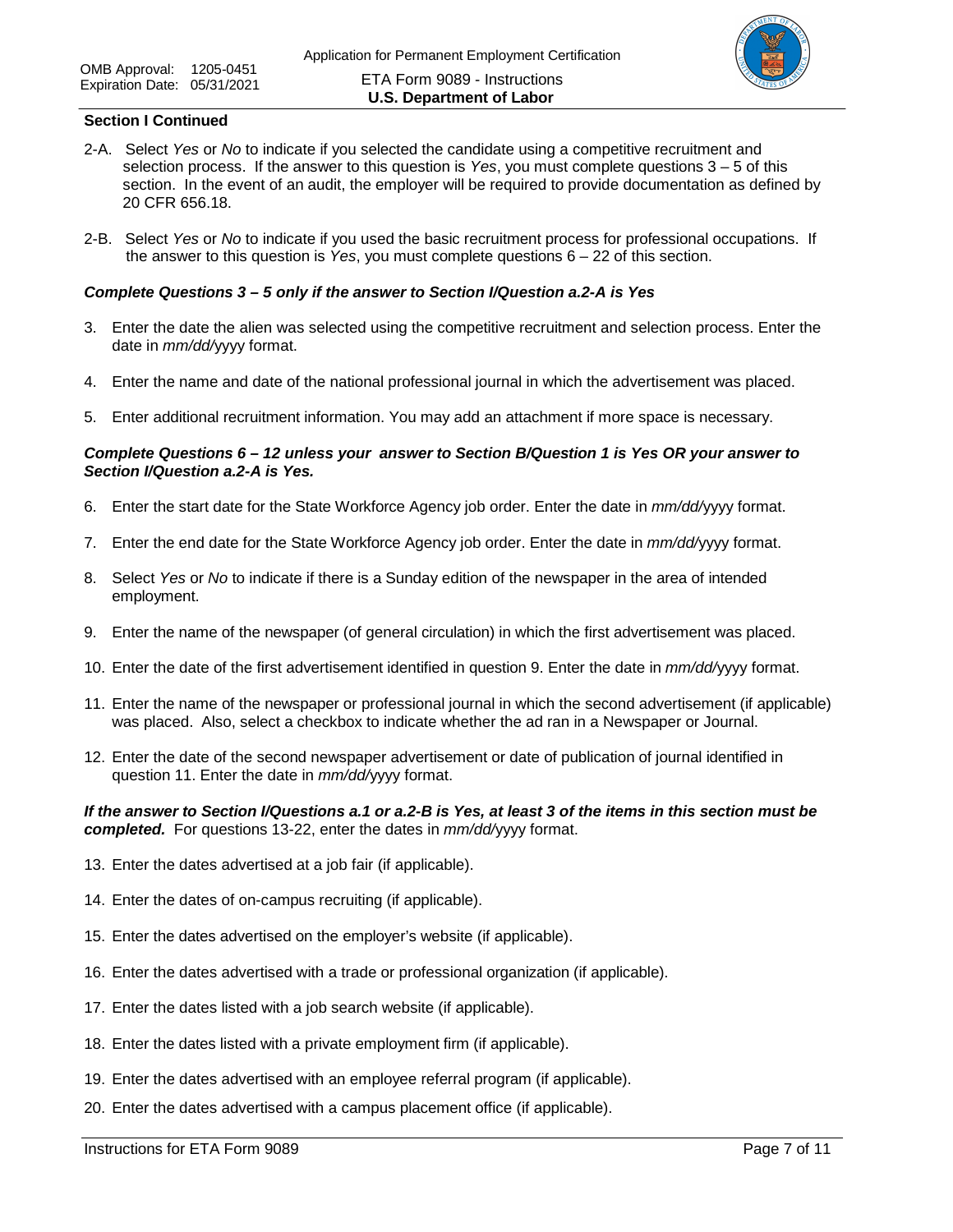

### **Section I Continued**

- 21. Enter the dates advertised with a local or ethnic newspaper (if applicable).
- 22. Enter the dates advertised with radio or TV stations (if applicable).

#### **All must complete this section**

- 23. Select *Yes* or *No* to indicate whether the employer has received payment of any kind for the submission of this application, including intended payroll deductions from the alien's wages.
- 23-A. If you answer *Yes* to question 23, please enter details of the payment for the submission of the application, including the amount, date and purpose of the payment.
- 24. Select *Yes*, *No*, or *NA* to indicate whether the bargaining representative for workers in the occupation in which the alien will be employed has been provided with notice of this filing at least 30 days but not more than 180 days before the date the application is filed.
- 25. Select *Yes*, *No*, or *NA* to indicate if there is no bargaining representative, that a notice of this filing has been posted for 10 business days in a conspicuous location at the place of employment, ending at least 30 days before but not more than 180 days before the date the application is filed.
- 26. Select *Yes* or *No* to indicate if the employer had a layoff in the area of intended employment in the occupation involved in this application or in a related occupation within the six months immediately preceding the filing of this application. A related occupation is defined as any occupation that requires workers to perform a majority of the essential duties involved in the occupation for which certification is sought.
- 26-A. Select *Yes*, *No*, or *NA* to indicate whether the laid off U.S. workers were notified and considered for the job opportunity for which certification is sought.

#### **Section J Alien Information**

This section must be different than the agent or attorney information in Section E.

- 1. Enter the alien's last name, first name, and full middle name.
- 2. Enter the alien's current address. This should be the address of the alien's current residence.
- 3. Enter the city, state or province, country, and postal code of the alien's current residence.
- 4. Enter the phone number for the alien's current residence.
- 5. Enter the country of current citizenship for the alien.
- 6. Enter the alien's country of birth.
- 7. Enter the alien's date of birth in *mm/dd/yyyy* format.
- 8. Enter the alien's class of admission if the alien has one. This is the current visa status of the alien (e.g., H-1B, H-2A, etc.).
- 9. Enter the alien registration number if the alien has one. This is a number assigned to the alien by USCIS.
- 10. Enter the alien admission number if the alien has one. This is a number assigned to the alien by USCIS.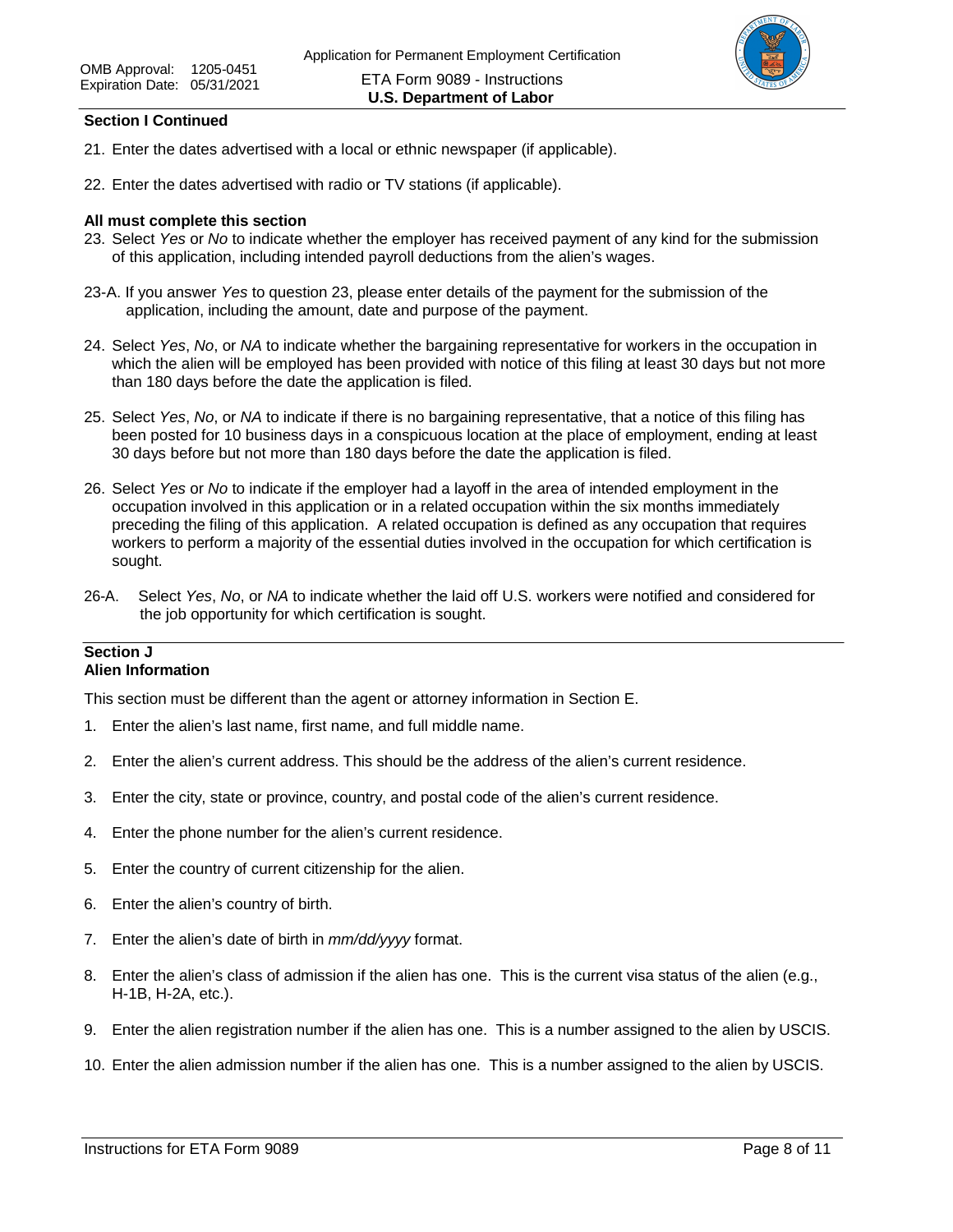

#### **Section J Continued**

- 11. Select the highest level of education received relevant to the requested occupation that has been achieved by the alien. If the highest level of education achieved by the alien is not shown on the form, select *Other*.
- 11-A. If *Other* was selected for question 11, identify the highest level of education relevant to the requested occupation achieved by the alien. (e.g. MD, JD).
- 12. Enter the major field(s) of study for the alien in reference to the highest level of relevant education achieved.
- 13. Enter the year the relevant education was completed by the alien. Enter the year in *yyyy* format.
- 14. Enter the name of the institution where the relevant education achieved by the alien, specified in question 11, was obtained.
- 15. Enter the address of the institution indicated in question 14.
- 16. Enter the city, state or province, country, and postal code of the institution indicated in question 14.
- 17. Select *Yes*, *No*, or *NA* to indicate whether the alien completed the training required for the requested job opportunity, as indicated in question H.5.
- 18. Select *Yes*, *No*, or *NA* to indicate whether the alien has the experience as required for the requested job opportunity indicated in question H.6.
- 19. Select *Yes*, *No*, or *NA* to indicate whether the alien possesses the alternate combination of education and experience as indicated in question H.8.
- 20. Select *Yes*, *No*, or *NA* to indicate whether the alien has the experience in an alternate occupation specified in question H.10.
- 21. Select *Yes*, *No*, or *NA* to indicate whether the alien gained any of the qualifying experience with the employer in a position substantially comparable to the job opportunity requested.
- 22. Select *Yes* or *No* to indicate whether the employer paid for any of the alien's education or training necessary to satisfy any of the employer's job requirements for this position.
- 23. Select *Yes* or *No* to indicate whether the alien is currently employed by the petitioning employer.

#### **Section K Alien Work Experience**

List all jobs held by the alien in the past three years whether or not the job is related to the job opportunity for which the employer is seeking certification. Also list all other experiences that qualify the alien for the job opportunity. If you need more space to complete this section, you may use additional pages as attachments for mailed applications, but you must list the primary jobs and experiences in these spaces. For electronic applications, the system will allow employers to enter additional jobs.

#### *Instructions for Section a – Job 1*

- 1. Enter the full legal name of the business, firm, or organization that employed the alien.
- 2. Enter the address of the employer.
- 3. Enter the city, state or province, country and postal code for the business address.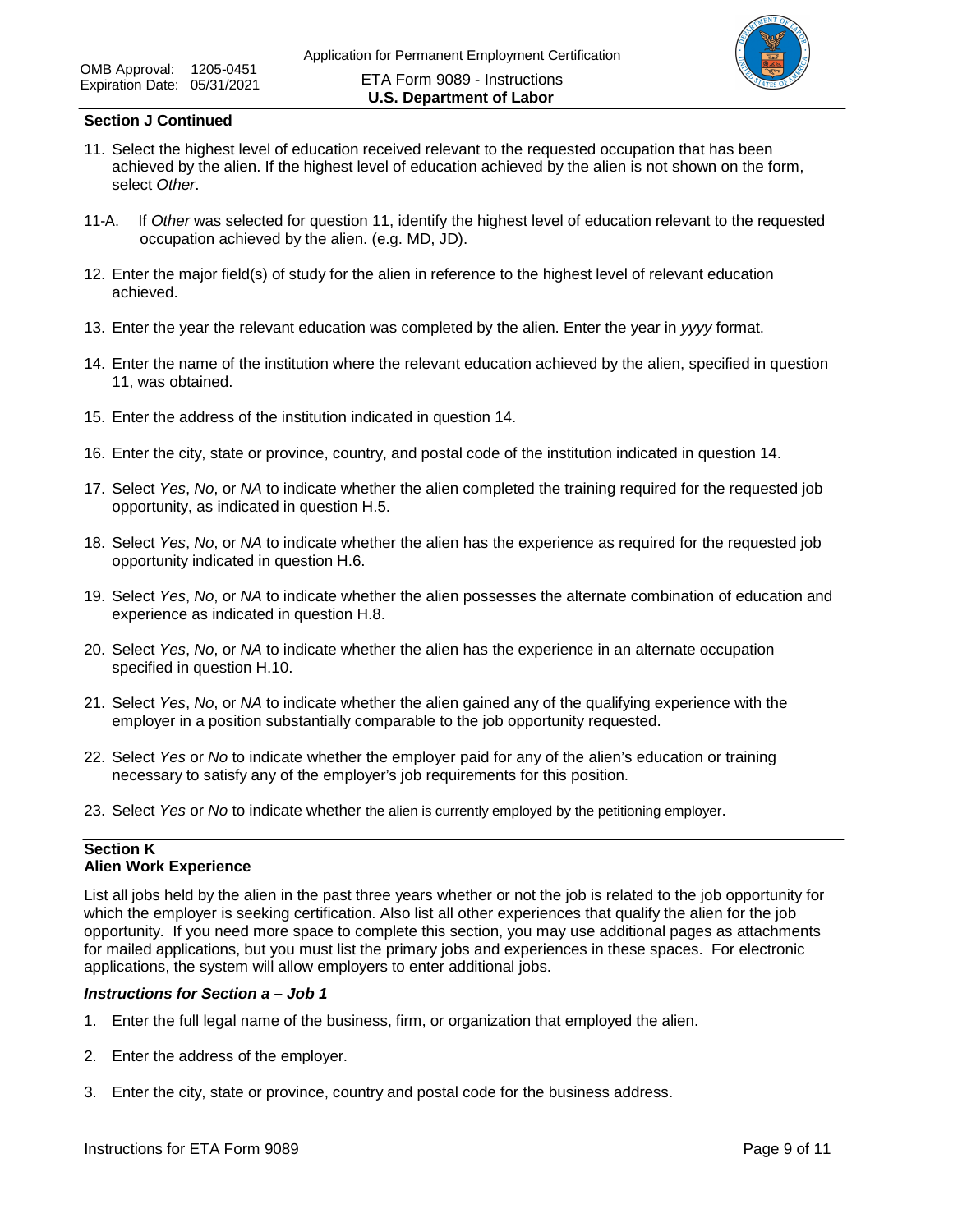

#### **Section K Continued**

- 4. Enter the type of business of the employer. For example, food service, landscaping, computer hardware manufacturing, etc.
- 5. Enter the title of the job held by the alien.
- 6. Enter the date the alien started to work for the employer.
- 7. Enter the date the alien stopped working for the employer.
- 8. Enter the number of hours per week the alien worked while employed.
- 9. Enter the details of the job performed by the alien while employed. Include the phone number of the employer and the name of the alien's supervisor. Job descriptions should also include specific details of the work performed, with emphasis on skills, qualifications, certifications, and licenses required, managerial or supervisory functions performed, materials or products handled, and machines, tools, and equipment used or operated.

#### *Instructions for Section b – Job 2*

Same as instructions for Section a – Job 1.

#### *Instructions for Section c – Job 3*

Same as instructions for Section a – Job 1.

#### **Section L Alien Declaration**

- 1. Enter the last name, first name, and middle initial of the alien signing the application.
- 2. The signature of the alien identified by question 1 and the date of signature are required. The date of signature must be in *mm/dd/yyyy* format.

*Note* – The signature and date signed do not have to be filled out when electronically submitting to the Department of Labor for processing, but must be completed when submitting by mail. If the application is submitted electronically, the certification MUST be signed immediately upon receipt from DOL before it can be submitted to USCIS for final processing.

#### **Section M Declaration of Preparer**

- 
- 1. Select *Yes* or *No* to indicate whether the application was completed by the employer. If you select *No*, questions  $2 - 5$  must be completed.
- 2. Enter the full legal name of the person who is responsible for preparation of the application.
- 3. Enter the job title held by the person who is responsible for preparation of the application.
- 4. Enter the e-mail address of the person who is responsible for preparation of the application.
- 5. The signature of the preparer identified by question 2 and the date of signature are required. The date of signature must be in *mm/dd/yyyy* format.

**Note** – The signature and date signed do not have to be filled out when electronically submitting to the Department of Labor for processing, but must be completed when submitting by mail. If the application is submitted electronically, the certification MUST be signed immediately upon receipt from DOL before it can be submitted to USCIS for final processing.